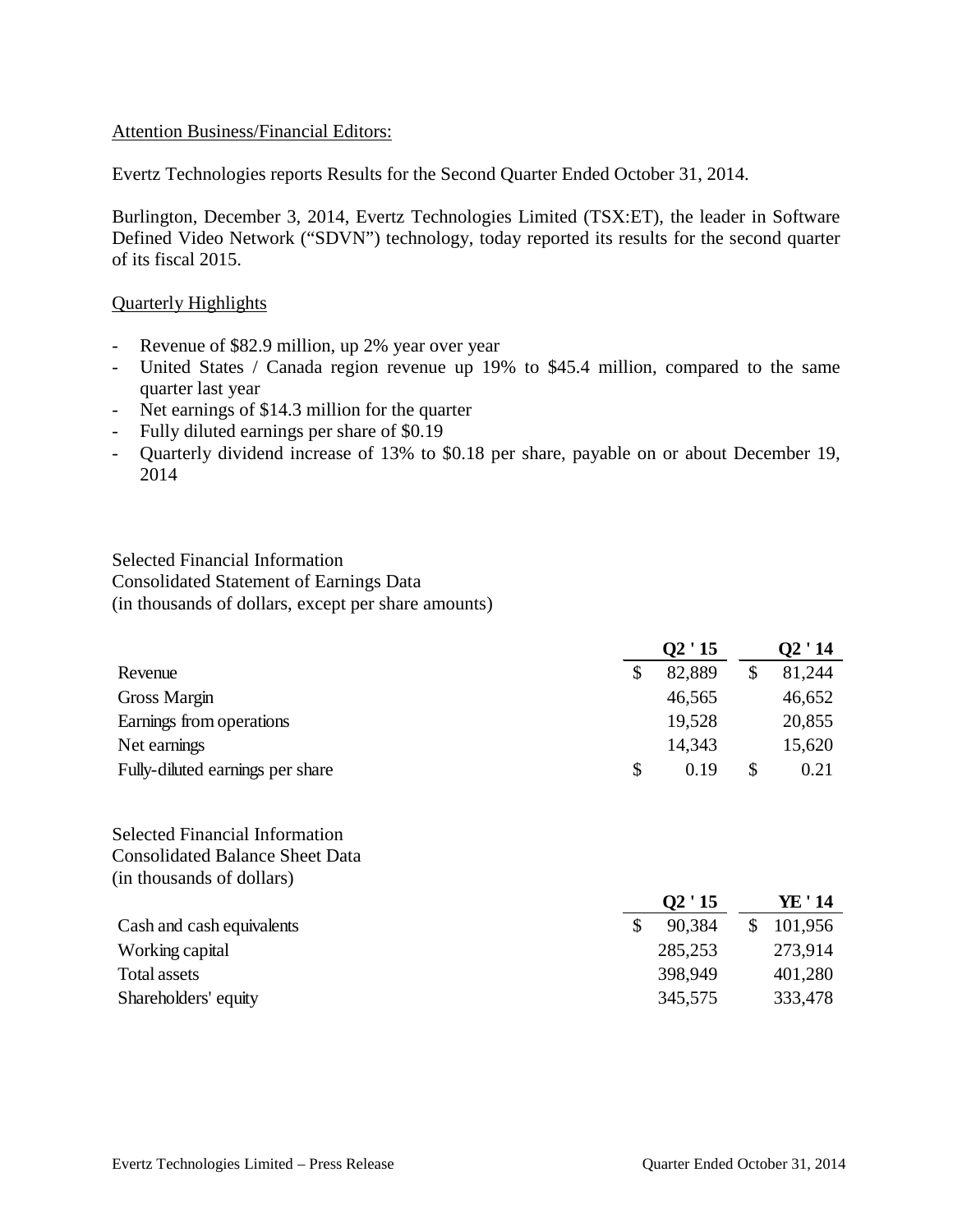## Revenue

For the quarter ended October 31, 2014, revenues were \$82.9 million as compared to revenues of \$81.2 million for the quarter ended October 31, 2013. For the quarter, revenues in the United States/Canada region were \$45.4 million, an increase of \$7.3 million or 19% when compared to the same quarter last year. The International region had revenues of \$37.5 million compared to \$43.1 million in the same quarter last year.

## Gross Margin

For the quarter ended October 31, 2014 gross margin was \$46.6 million compared to \$46.7 million in the same quarter last year. Gross margin percentage was approximately 56.2% compared to 57.4% in the quarter ended October 31, 2013.

## Earnings

For the quarter ended October 31, 2014 net earnings were \$14.3 million, compared to \$15.6 million in the corresponding period last year.

For the quarter ended October 31, 2014, earnings per share on a fully-diluted basis were \$0.19 compared to \$0.21 in the corresponding period last year.

## Operating Expenses

For the quarter ended October 31, 2014 selling and administrative expenses were \$15.1 million compared to \$13.7 million for the quarter ended October 31, 2013.

For the quarter ended October 31, 2014 gross research and development expenses increased by \$0.5 million or 3% as compared to the corresponding period in 2013. Gross research and development expenses represented approximately 18.2% of revenue for the quarter ended October 31, 2014.

## Liquidity and Capital Resources

The Company's working capital as at October 31, 2014 was \$285.3 million as compared to \$273.9 million on April 30, 2014.

Cash and cash equivalents were \$90.4 million as at October 31, 2014 as compared to \$102.0 million on April 30, 2014.

Cash used in operations was \$0.7 million for the quarter ended October 31, 2014 as compared to cash provided of \$9.7 million for the quarter ended October 31, 2013. Before taking into account taxes and the changes in non-cash working capital and current taxes, the Company generated \$17.5 million from operations for the quarter ended October 31, 2014 compared to \$19.4 million for the same period last year.

The Company used cash of \$2.0 million in investing activities largely a result of purchases in capital assets of \$2.0 million, compared to \$1.6 million in capital assets purchased for the quarter ended October 31, 2013.

For the quarter ended October 31, 2014, the Company used cash in financing activities of \$10.5 million which was principally a result of the payment of dividends.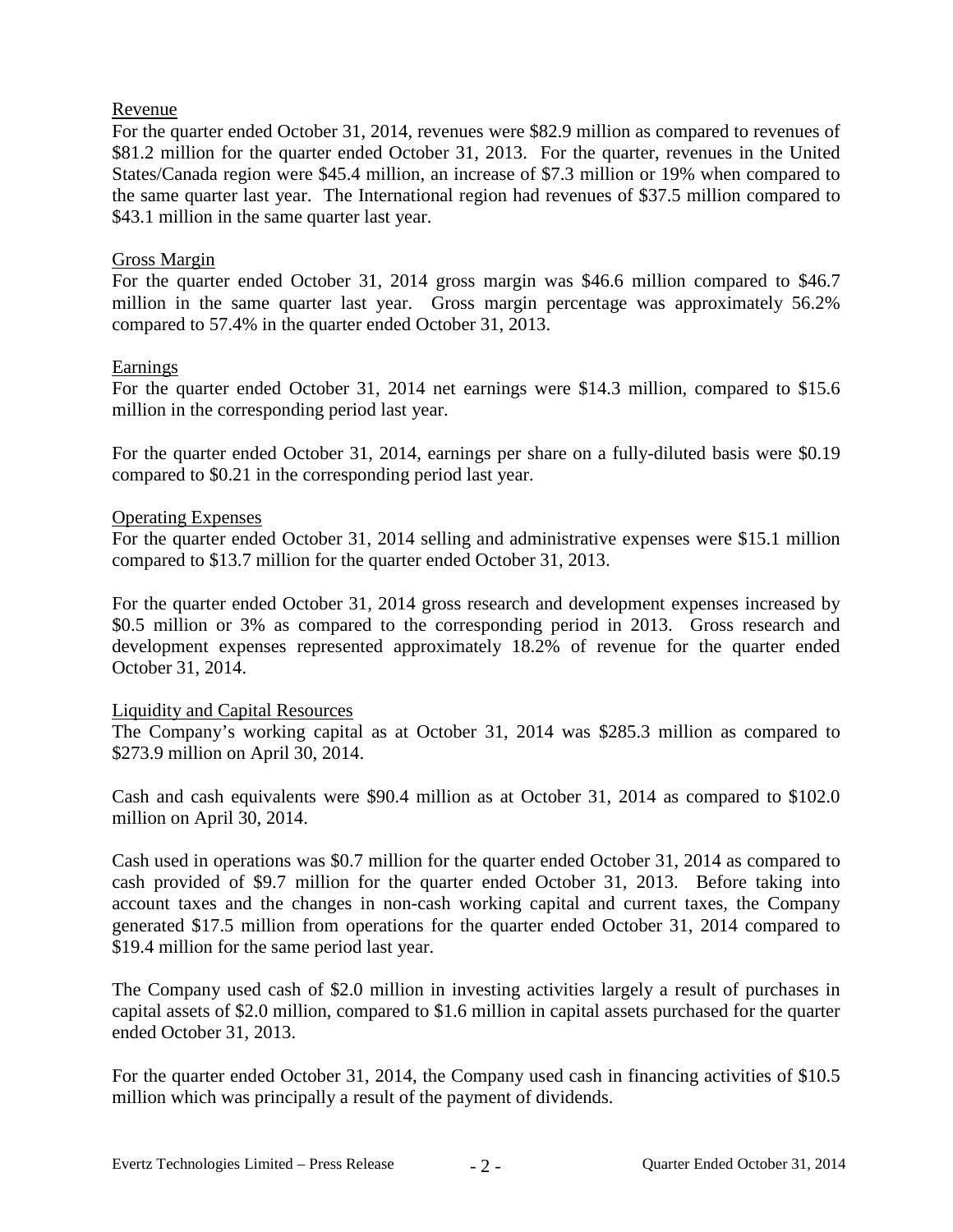### Shipments and Backlog

At the end of November 2014, purchase order backlog was in excess of \$64 million and shipments during the month of November 2014 were \$26 million.

## Dividend Declared

On December 3, 2014, the Evertz Board of Directors approved a 13% increase of the dividend to \$0.18 per share from \$0.16 per share. This is the  $7<sup>th</sup>$  dividend increase in the past seven years reflecting the underlying strength of the Company's cash flow and business outlook.

The dividend is payable to shareholders of record on December 12, 2014 and will be paid on or about December 19, 2014.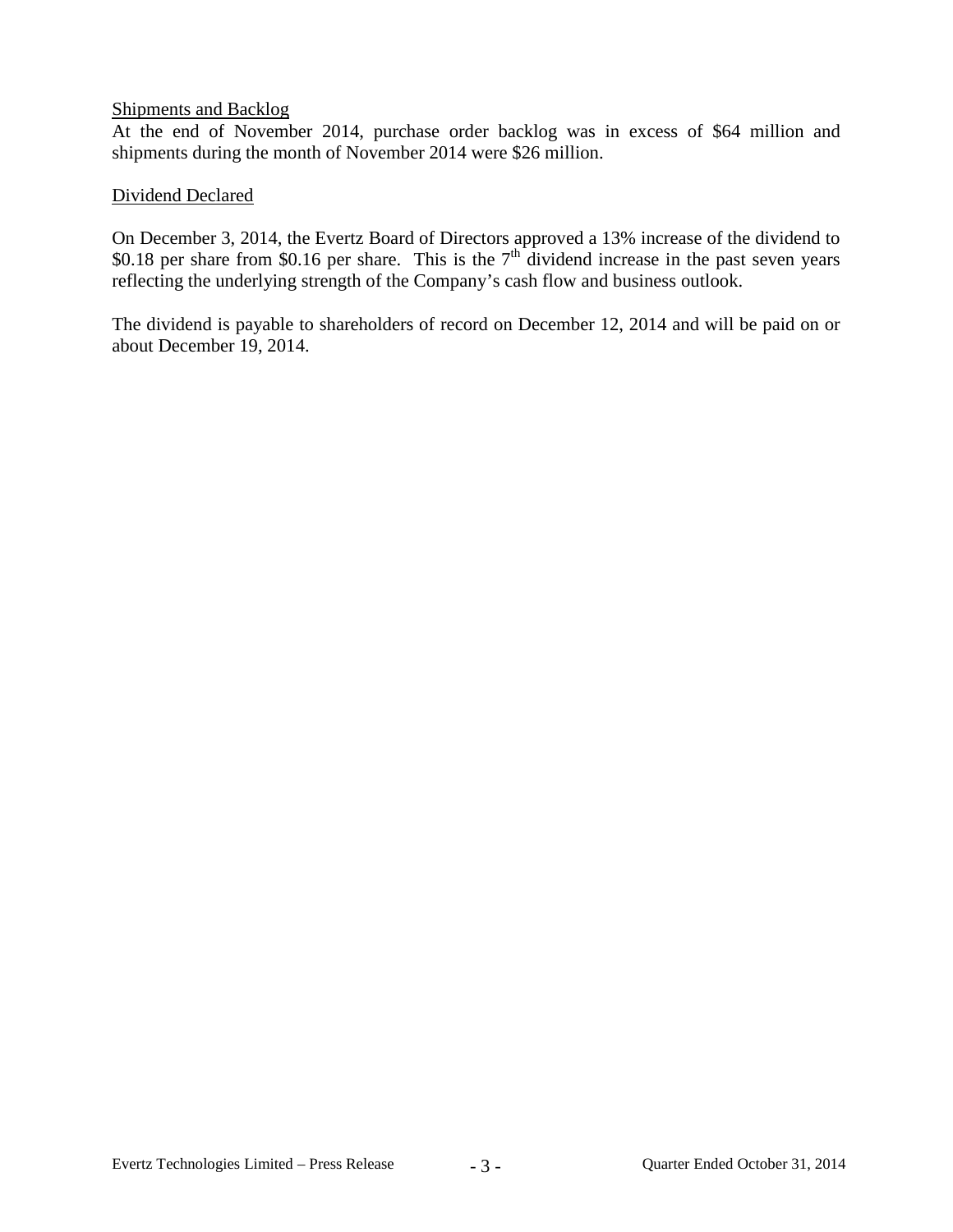# **Selected Consolidated Financial Information**

(in thousands of dollars, except earnings per share and percentages)

|                                                       |          | Three month period ended<br>October 31, |               |                  | Six month period ended<br>October 31, |          |                |            |
|-------------------------------------------------------|----------|-----------------------------------------|---------------|------------------|---------------------------------------|----------|----------------|------------|
|                                                       |          | 2014                                    |               | 2013             |                                       | 2014     |                | 2013       |
| Revenue                                               | \$       | 82,889                                  | \$            | 81,244           | \$                                    | 180,903  | \$             | 145,102    |
| Cost of goods sold                                    |          | 36,324                                  |               | 34,592           |                                       | 78,517   |                | 61,736     |
| Gross margin                                          |          | 46,565                                  |               | 46,652           |                                       | 102,386  |                | 83,366     |
|                                                       |          |                                         |               |                  |                                       |          |                |            |
| Expenses                                              |          |                                         |               |                  |                                       |          |                |            |
| Selling and administrative                            |          | 15,103                                  |               | 13,671           |                                       | 28,502   |                | 25,283     |
| General                                               |          | 1,323                                   |               | 1,465            |                                       | 3,133    |                | 2,927      |
| Research and development                              |          | 15,121                                  |               | 14,625           |                                       | 30,941   |                | 28,084     |
| Investment tax credits                                |          | (2,387)                                 |               | (3,008)          |                                       | (4, 853) |                | (5,865)    |
| Foreign exchange gain                                 |          | (2,123)                                 |               | (956)            |                                       | (1,380)  |                | (3,465)    |
|                                                       |          | 27,037                                  |               | 25,797           |                                       | 56,343   |                | 46,964     |
| Earnings before undernoted                            |          | 19,528                                  |               | 20,855           |                                       | 46,043   |                | 36,402     |
| Finance income                                        |          | 201                                     |               | 603              |                                       | 394      |                | 1,224      |
| Finance costs                                         |          | (76)                                    |               | (112)            |                                       | (143)    |                | (214)      |
| Other income and expenses                             |          | (113)                                   |               | (92)             |                                       | 27       |                | (85)       |
| Earnings before income taxes                          |          | 19,540                                  |               | 21,254           |                                       | 46,321   |                | 37,327     |
| Provision for (recovery of) income taxes              |          |                                         |               |                  |                                       |          |                |            |
| Current                                               |          | 5,249                                   |               | 5,345            |                                       | 14,560   |                | 11,715     |
| Deferred                                              |          | (52)                                    |               | 289              |                                       | (2, 288) |                | (1,824)    |
|                                                       |          | 5,197                                   |               | 5,634            |                                       | 12,272   |                | 9,891      |
| Net earnings for the period                           | \$       | 14,343                                  | \$            | 15,620           | \$                                    | 34,049   | \$             | 27,436     |
| Net earnings attributable to non-controlling interest |          | 194                                     |               | 198              |                                       | 489      |                | 281        |
| Net earnings attributable to shareholders             |          | 14,149                                  |               | 15,422           |                                       | 33,560   |                | 27,155     |
| Net earnings for the period                           | \$       | 14,343                                  | \$            | 15,620           | \$                                    | 34,049   | \$             | 27,436     |
| Earnings per share                                    |          |                                         |               |                  |                                       |          |                |            |
| Basic                                                 |          | 0.19                                    | \$            | 0.21             |                                       | 0.45     |                | 0.37       |
|                                                       | \$<br>\$ |                                         |               |                  | \$<br>\$                              |          | \$             |            |
| Diluted                                               |          | 0.19                                    | \$            | 0.21             |                                       | 0.45     | \$             | 0.37       |
| <b>Consolidated Balance Sheet Data</b>                |          |                                         |               |                  | As at                                 |          |                | As at      |
|                                                       |          |                                         |               | October 31, 2014 |                                       |          | April 30, 2014 |            |
| Cash and cash equivalents                             |          |                                         | \$            | 90,384           |                                       | \$       |                | 101,956    |
| Inventory                                             |          |                                         | \$            | 150,105          |                                       | \$       |                | 134,561    |
| Working capital                                       |          |                                         | \$<br>285,253 |                  |                                       | \$       |                | 273,914    |
| Total assets                                          |          |                                         | \$            | 398,949          |                                       | \$       |                | 401,280    |
| Shareholders' equity                                  |          |                                         | \$            | 345,575          |                                       | \$       |                | 333,478    |
| Number of common shares outstanding:                  |          |                                         |               |                  |                                       |          |                |            |
| <b>Basic</b>                                          |          |                                         |               | 74,454,346       |                                       |          |                | 74,310,146 |
| Fully-diluted                                         |          |                                         |               | 79,299,846       |                                       |          |                | 79,513,846 |
| Weighted average number of shares outstanding:        |          |                                         |               |                  |                                       |          |                |            |
| Basic                                                 |          |                                         |               | 74,341,160       |                                       |          |                | 74,064,205 |
| Fully-diluted                                         |          |                                         |               | 74,895,569       |                                       |          |                | 74,485,461 |